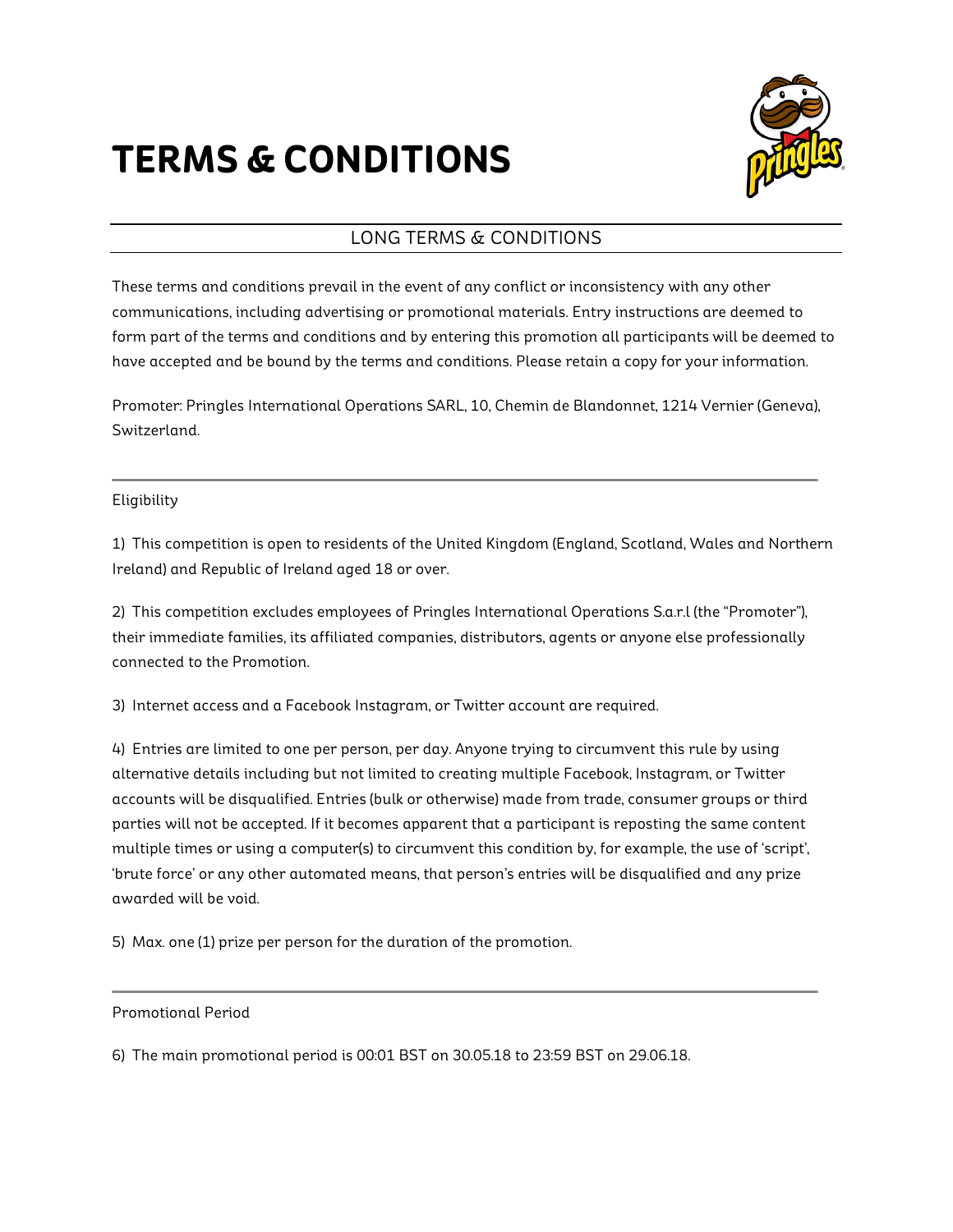Within the promotion period, there will be 5 weekly draws. Each week runs from Monday to Sunday, with the exception of the last week, which runs from Monday to Friday.

#### Entry Requirements

7) Entrants are required to capture a picture, video, or GIF of themselves celebrating with a can of Pringles and then share it with us via either:

a. FACEBOOK - Posting their picture, video or GIF on the Pringles UK & Ireland Facebook page in the comments section of a football promotional post (@PringlesUK)

l,

OR;

b. TWITTER – Posting their picture, video or GIF with the hashtag #CelebrateWithPringles

OR;

c. INSTAGRAM – Posting their picture or video with the hashtag #CelebrateWithPringles

Videos should be no longer than 30 seconds.

9) Entrants who do not give correct details or those who make an entry on someone else's behalf will be disqualified, at the Promoter's discretion.

10) In order for their entries to be accepted, entrants must have an open Facebook, Instagram or Twitter profile. Private profiles that enter cannot be seen therefore cannot be accepted.

11) Numerous factors outside the control of the Promoter may interfere with the operation of Facebook, Instagram and/or Twitter. The Promoter does not therefore guarantee continuous, uninterrupted or secure access to any of the platforms.

12) Incomplete, illegible, misdirected or late entries will not be accepted. Proof of sending will not be accepted as proof of delivery. The Promoter takes no responsibility for entries delayed, incomplete or lost due to technical reasons or otherwise.

13) Unique entries only will be accepted. Any person trying to enter the same content on Facebook, Instagram or Twitter more than once will be disqualified.

14) The Promoter monitors responses to this Promotion and if any responses or any previous posts made by an entrant are / or could be regarded as being disrespectful towards other members of the Facebook, Instagram or Twitter community, or which contain anything which is likely to, or could cause offence or distress, will be removed from the Promotion at the sole discretion of the Promoter. As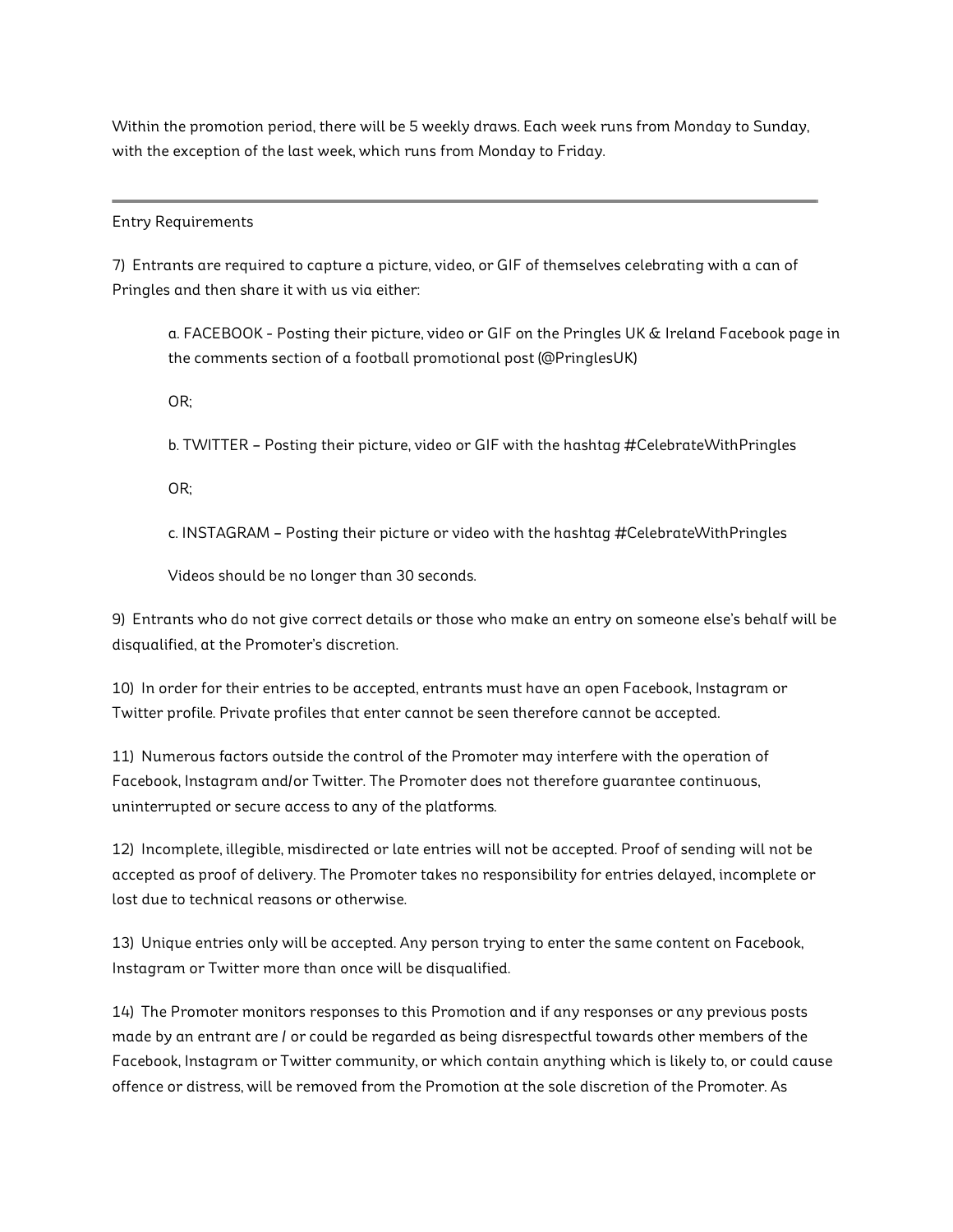someone who enters the promotion, your use of Facebook or Instagram is subject to the terms and conditions located here:

Facebook: https://www.facebook.com/terms

Instagram: https://help.instagram.com/478745558852511

Twitter: https://twitter.com/en/tos

15) A participant's entry will be deemed invalid if the post:

- a. Contains defamatory, malicious, indecent or other inappropriate content;
- b. Infringes on or violates the rights of any third party, including but not limited to, ownership, copyrights, trademarks, patents, logos, licensing rights, rights of publicity or privacy or any other intellectual property rights or any other requirements of applicable legislation.
- c. Includes the names, images or statements of any individual without their express permission; or
- d. In the reasonable opinion of the Promoter, causes any widespread or serious offense (taking into account prevailing community views or standards).

16) No Purchase Necessary - Northern Ireland residents only may request entry into the promotion by following the steps below:

- 1. Visit Pringles.com and click on the contact us link
- 2. Scroll down to the 'Contact Us by Email' section
- 3. Select 'Promotions' in the Select Topic drop-down box and then click Continue
- 4. Select the promotion name 'Pringles Celebrations' from the drop-down menu
- 5. Select 'Promotion Issues' in the drop-down menu below
- 6. Fill out the Message box, ensuring that "Pringles Celebrations No Purchase Necessary" is included at the top of the message
- 7. Fill out the request form including the entrant's full name, postal address (including country of residence), phone number and email address
- 8. Click 'Submit'

17) No Purchase Necessary requests may be subject to verification. One No Purchase Necessary entry per person, per day. The promoter reserves the right to verify eligibility of No Purchase Necessary requests.

18) By participating in the promotion, the entrants grant the Promoter permission to use, reproduce, modify, adapt, publish and display such content for promotional purposes in any media, without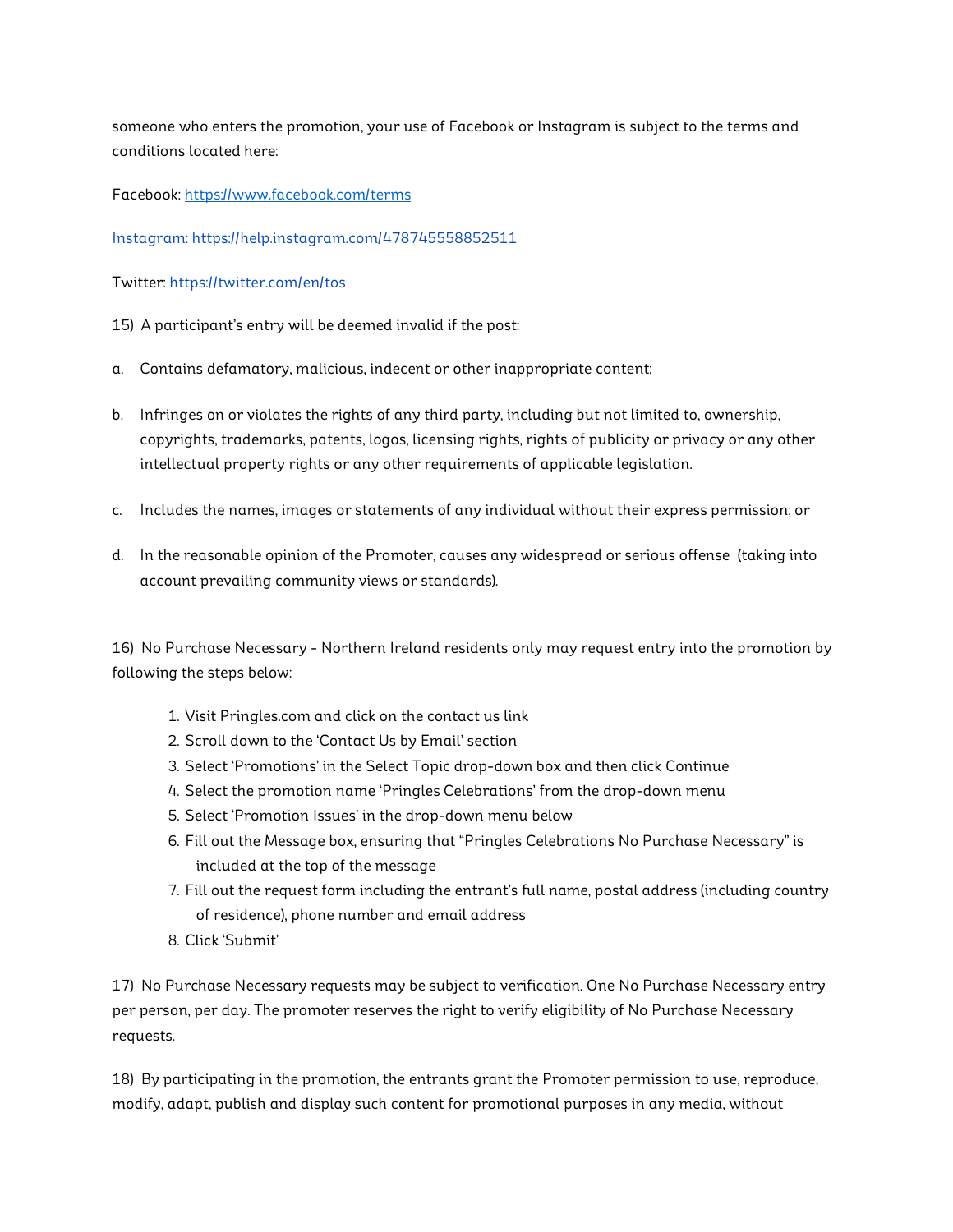compensation, for up to one year from the date of entry. Copyright will remain with the entrant. Appropriate attribution will be given to the original entrant upon use.

Participants warrant that the materials contain no copyright materials, are their original works, have not been copied, in whole or in part, from any third party and they have full authority to grant these rights. Participants also warrant that any person featured has given their express permission and/or any child (under 16 years) has parental or guardian consent.

#### Prizes

19) There are 11 x Prizes to be won in total – see breakdown below – and winners will be selected via judging criteria (see clause 31) by an independent promotional verification service entity.

#### 20) Prizes include:

a. 1 x Home Entertainment Pack. Prize includes: 1 x 49-inch Smart 4K ultra-HD television, 1 x Blue-ray and DVD player,  $1 \times$  Soundbar speaker,  $1 \times$  Samsung Tablet and  $1 \times$  Sony Wireless Headphones.

- b. 10 x £/€10 digital Amazon vouchers
- c. 20 x Signed Nike boots

21) There is no cash alternative or refund for prizes unless otherwise agreed between the Promoter and winner. In the event of circumstances outside of its control, the Promoter reserves the right to substitute a similar prize of equal or greater value at the Promoter's discretion.

22) Prize providers are not participants or sponsors in this promotion and prize giveaway.

#### Prize Delivery

23) Unless otherwise agreed in writing by the Promoter, or when the specific age restrictions in the country do not allow, Prizes will only be awarded directly to the Winners. Names cannot be amended.

l,

- 24) It is the responsibility of the Winners to provide their correct, up-to-date details at the time of acceptance in order for their Prize to be processed. The Promoter or its fulfilment agent cannot be held responsible for Winners failing to supply accurate information which affects Prize acceptance.
- 25) Unless agreed as advised Prizes are non-transferable. There are no cash or alternative Prizes available in whole or in part, except in the event of circumstances outside its control the Promoter reserves the right to substitute with a Prize of equal or greater monetary value.
- 26) Winners shall release the Promoter and their affiliates, partners and employees from any and all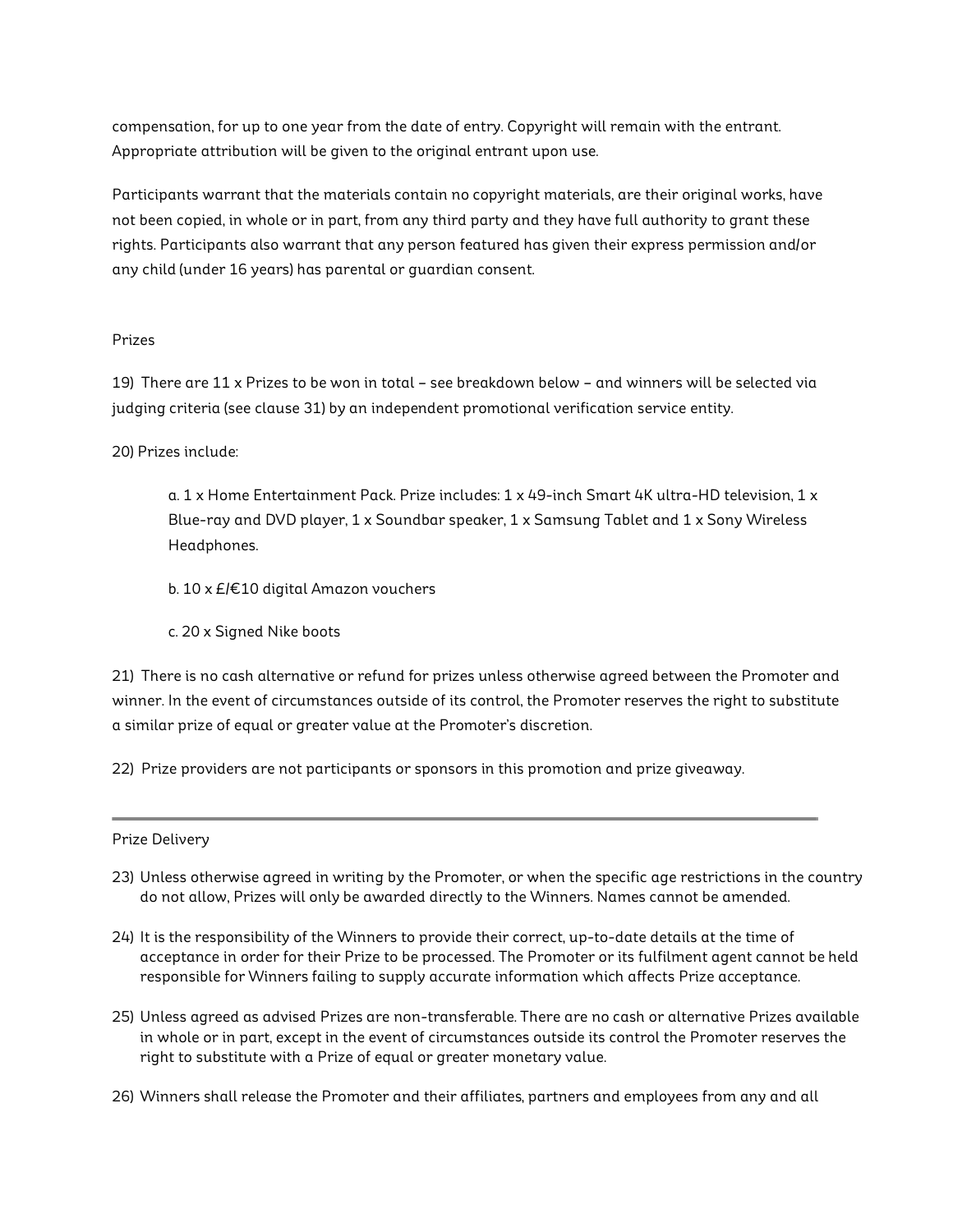liability, claims, demands and causes of action for personal injury and or damage, theft or loss suffered in connection with this Promotion save where due to negligence of the Promoter or their affiliates, partners and employees.

- 27) The Promoter accepts no responsibility for late, incomplete, incorrectly submitted, corrupted or misdirected entries, claims or correspondence whether due to error, omission, alteration, tampering, deletion, theft, destruction, transmission interruption, communications failure or otherwise.
- 28) The Promoter cannot be held responsible for any third-party products or services.

Home Entertainment Pack

29) Please allow 90 days for delivery of your Reward following acceptance of the prize and provision of requested details. The Reward will be sent to the postal address provided at the time of claim.

#### Amazon Vouchers

30) Winners will receive a link to Amazon where you can redeem the reward (value of  $E/\epsilon 10$ ) on any item on Amazon.com.

l,

Signed Nike Boots

31) Please allow 90 days for delivery of your Prize following acceptance of the Prize and provision of requested details. The Prize will be sent to the postal address provided at the time of claim.

Winner Selection and Notification

Amazon Vouchers and Signed Nike Boots

32) For the duration of the promotional period, an independent promotional verification service entity will conduct 1 Prize Draw per week from all valid entries received that week to select 2 provisional winners for the Amazon Vouchers and 4 provisional winners for the Signed Nike Boots. Each Prize Draw will take place within 3 working days of the end of each week.

33) The provisional Winners will be notified via Direct Message on Facebook, Instagram or Twitter at the end of the promotional period within 7 days and will be required to provide personal details to progress with prize fulfilment within 7 days of initial contact, otherwise the prize will be re-allocated.

34) ROI only: Entrants will be required to answer a tie-break question correctly in order to be deemed a winner. Should the entrant answer the tie-break question incorrectly, they will be disqualified and a reserve entrant will be selected in the same manner.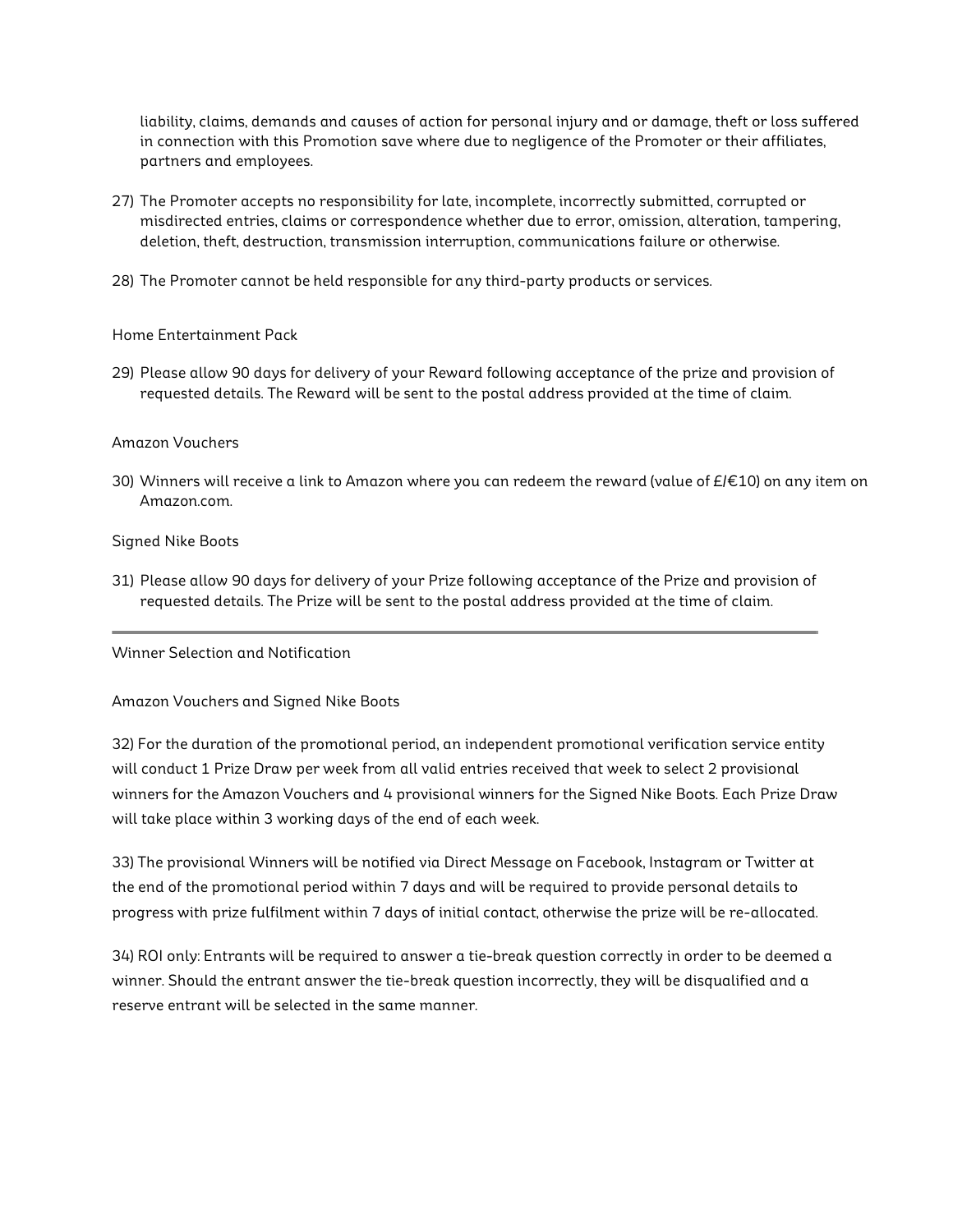#### Home Entertainment Pack

34) Following the end of the promotion period, an independent party will judge all entries received throughout the promotion period, against the following criteria, to be conducted within 10 working days at the end of the promotional period:

#### a. Creativity

- b. Humour
- c. Football focused references

37) The top two participants, as selected by the independent promotional verification service entity, will be contacted within 3 days of the end of the judging. These participants will be required to consent to a head to head vote on public Facebook and public Twitter. No voting will take place on Instagram. Entries from Instagram are eligible for the vote.

38) The top two participants, as selected by the independent promotional verification service entity, must confirm consent to use their entry photo, video or GIF for marketing material, to be posted on public Facebook and public Twitter, within 12 hours of initial contact via Direct Message on Facebook, Instagram or Twitter, otherwise their place in the vote will be awarded to a reserve.

39) Vote using Facebook reactions for the associated participant on the promotional Facebook post or on the Twitter poll. This vote will be live for 7 days and will determine the winner of the Home Entertainment Pack.

40) The participant in the vote with the highest number of votes across both Facebook and Twitter will be awarded with the Home Entertainment Pack prize.

## Amazon Vouchers and Signed Nike Boots

42) Winners must confirm their details within 28 days of initial contact with the fulfilment partner. If this is not confirmed within 28 days, their prize may be offered to a reserve winner.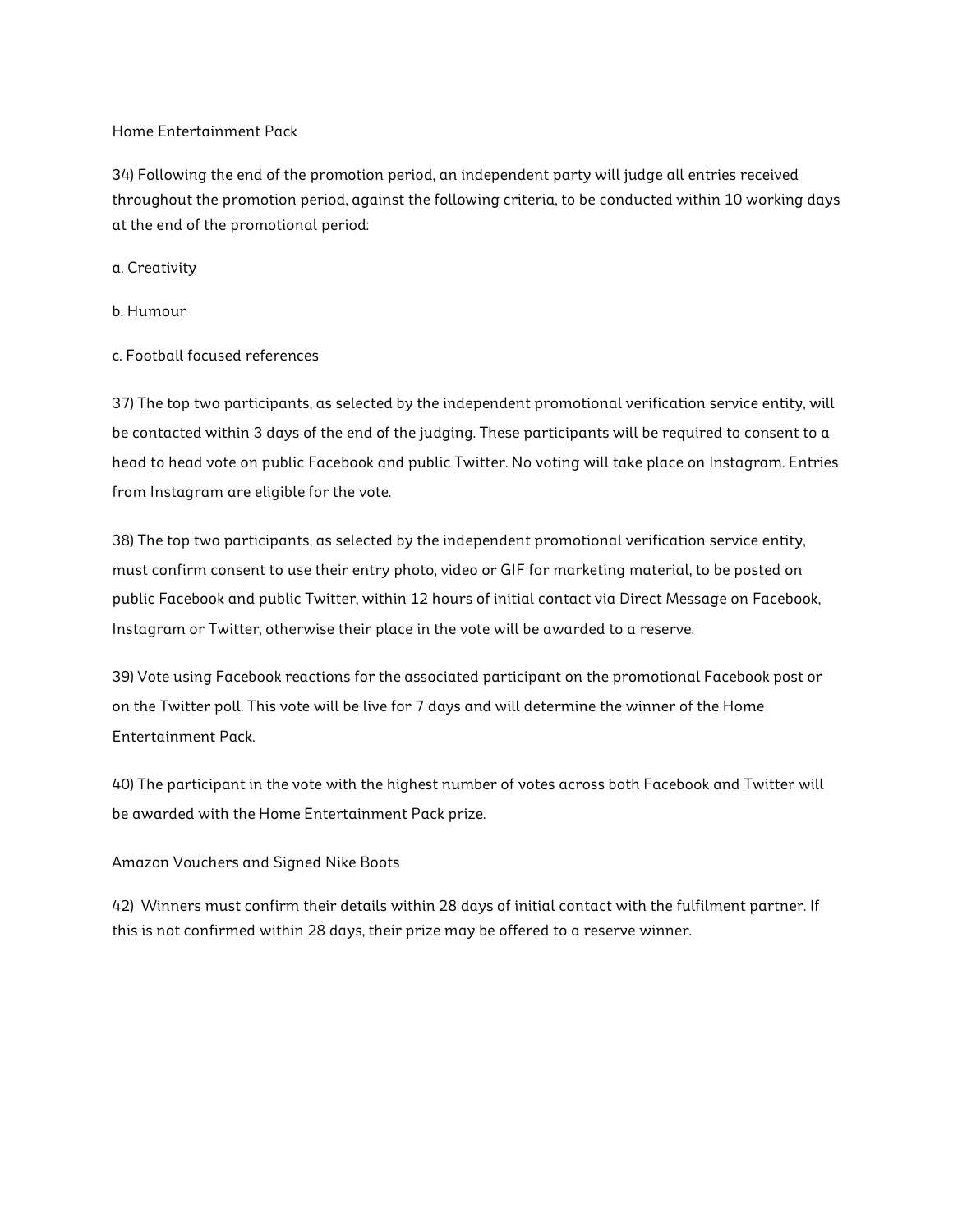#### Prize Fulfilment

43) The Promoter or fulfilment agency accept no responsibility for any elements within the prize or booked through the fulfilment agency at the winner's expense being withdrawn or amended. In the event of this, the fulfilment agency will endeavour to offer a suitable alternative.

44) All arrangements are offered at the discretion of the Promoter and fulfilment agency.

45) Any amendments wished to be made by the prize winner after the booking is confirmed are subject to the discretion of the Promoter and may be subject to administration charges levied by the specific supplier.

i.

#### General

46) The Promoter is not responsible for the acts or default of third party suppliers, but will endeavour to resolve any issues that may arise.

47) The Promoter's decision is final with regard to all promotional matters.

48) If, for any reason, any aspect of this promotion is not capable of running as planned, including by reason of infection by computer virus, network failure, bugs, tampering, unauthorised intervention, fraud, technical failures or any other cause beyond the control of the Promoter which corrupts or affects the administration, security, fairness, integrity or proper conduct of this competition, the Promoter may in its sole discretion modify or suspend the competition or invalidate any affected entries. If an act, omission, event or circumstance occurs which is beyond the reasonable control of the Promoter and which prevents the Promoter from complying with these terms and conditions the Promoter will not be liable for any failure to perform or delay in performing its obligation.

49) The Promoter reserves the right to verify all entrants including but not limited to asking for address and identity details (which they must provide within 7 days) and to refuse to award a prize or withdraw prize entitlement, and/or refuse further participation in the promotion and disqualify the participant where there are reasonable grounds to believe there has been a breach of these terms and conditions or any instructions forming part of this promotion's entry requirements or otherwise, where a participant has gained unfair advantage in participating in the promotion or won using fraudulent means.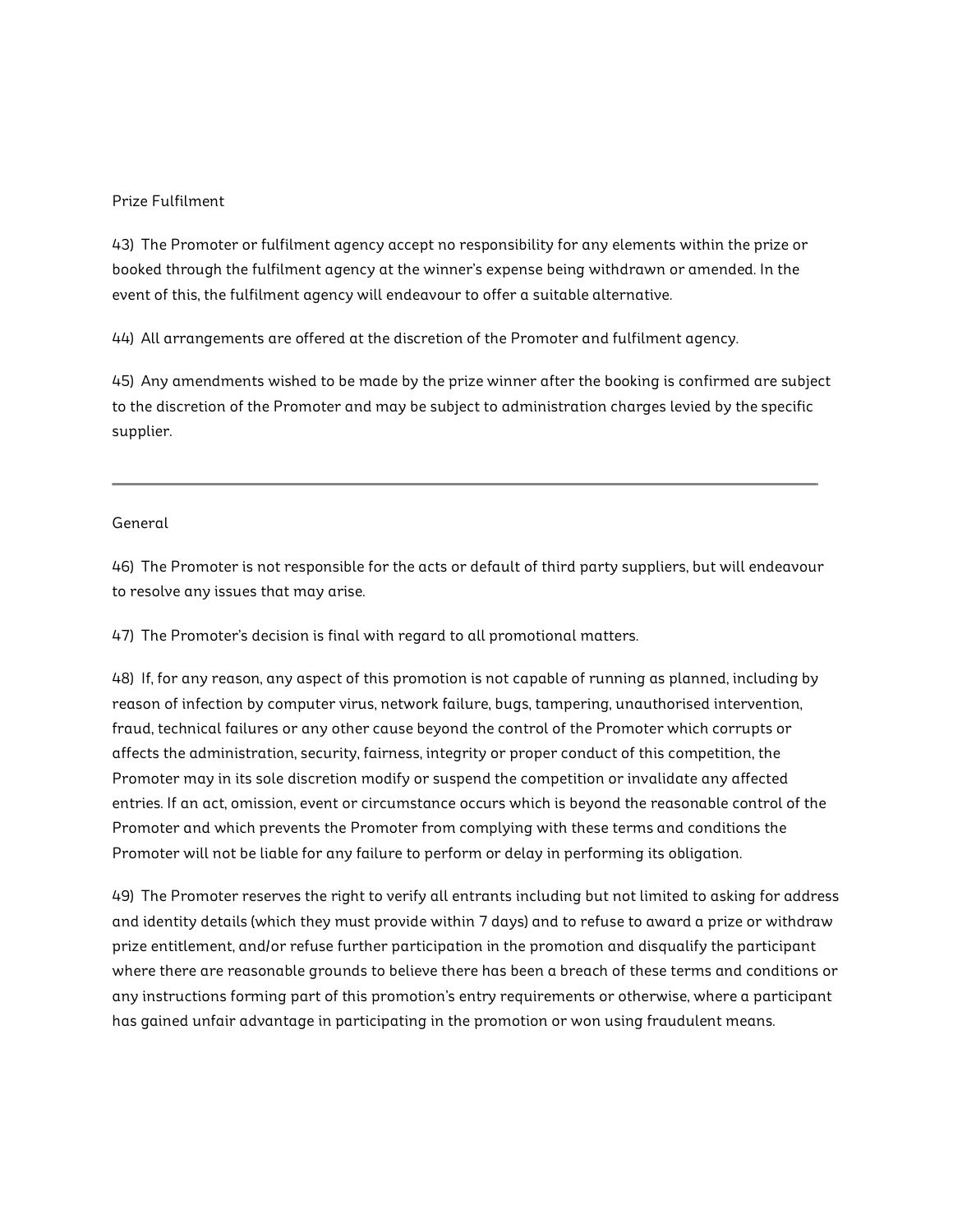50) Winners' first names and counties will be available by sending a request with your country in the subject line, for a period of 3 months following the end of the Promotional Period, via the following links: UK: www.pringles.com/uk/contact-us.html ROI: www.pringles.com/ie/contact-us.html

51) Winners agree to participate in any reasonable publicity required by the Promoter.

52) The Promoter and its associated agencies and companies will not be liable for any loss (including, without limitation, indirect, special or consequential loss or loss of profits), expense or damage which is suffered or sustained (whether or not arising from any person's negligence) in connection with this promotion or accepting or using the prize, except for any liability which cannot be excluded by law in which case that liability is limited to the minimum allowable by law.

53) This promotion is in no way sponsored, endorsed or administered by, or associated with Facebook, Instagram or Twitter. By entering the promotion, all participants accept that they have no claim against Facebook, Instagram or Twitter. By entering the promotion, all participants agree to a complete liability release for Facebook, Instagram and Twitter.

54) This promotion is subject to English Law and the entrants submit to the exclusive jurisdiction of the English and Welsh Courts.

#### Data Protection

55) The Promoter will only use the participant's personal details supplied for the administration of the promotion including passing the winner's details to a fulfilment agency, and for no other purpose, unless the Promoter has the participant's consent. Participants' personal details will at all times be kept confidential and in accordance with the the Promoter's privacy policy available at https://www.pringles.com/uk/privacy-policy.html. Participants can request access to their personal data, or have any inaccuracies rectified, by sending a request via www.pringles.com/uk/contact-us.html (UK) and www.pringles.com/ie/contact-us.html (ROI)

56) By participating in the Promotion, participants agree to the use of their personal data as described here.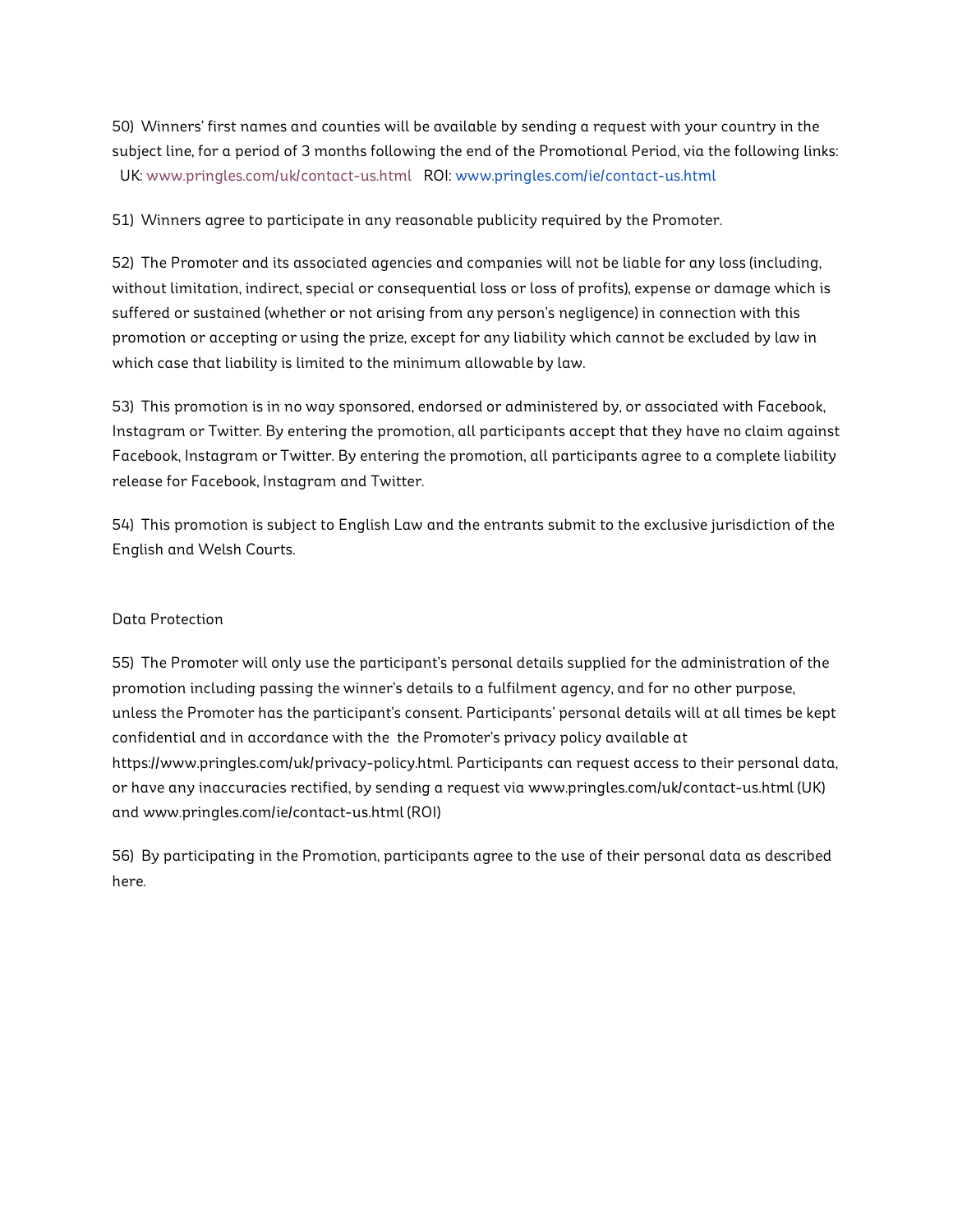# **FREQUENTLY ASKED QUESTIONS**

# **General**

# **What is the promotion?**

We're giving you the chance to win a Home Entertainment Pack, 10 x  $E/E$ Amazon vouchers and 20 x signed Nike boots. All you have to do is share a photo, video or GIF of you celebrating with a can of Pringles on either Facebook, Twitter or Instagram for the chance to win. See the 'Entry' section below for further details on how to enter on each platform.

# **How old do I have to be to enter?**

This promotion is only open to people 18 years or older.

# **How long does the promotion last?**

The main promotion will close on 29.06.18 at 12:00 BST.

# **Which countries are running the promotion?**

The promotion is available in the UK and ROI. You can only enter if your address is in either of these countries.

# **Entry**

## **How do I enter on Facebook?**

Log on to your Facebook account and then share a photo, video or GIF of you celebrating with a can of Pringles in the comments section on one of the football promotional posts.

## **How do I enter on Twitter or Instagram?**

Log on to your Twitter or Instagram account and upload a photo, video or GIF of you celebrating with a can of Pringles with the hashtag #CelebrateWithPringles

# **When entering via Twitter or Instagram, if I post my entry and do not include the #CelebrateWithPringles, can I edit my post to include this?**

As long as the post is edited before the closing date, this is fine.

# **How many times can I enter and win?**

Entries are limited to one per person, per day. Please note, every entry must use a distinctively unique photo, video or GIF and you can only win 1 prize.

# **Do I have to purchase a can of Pringles?**

No, you do not have to purchase a can of Pringles to enter the promotion.

## **How long can my video be?**

Your video must be limited to being 30 seconds in length.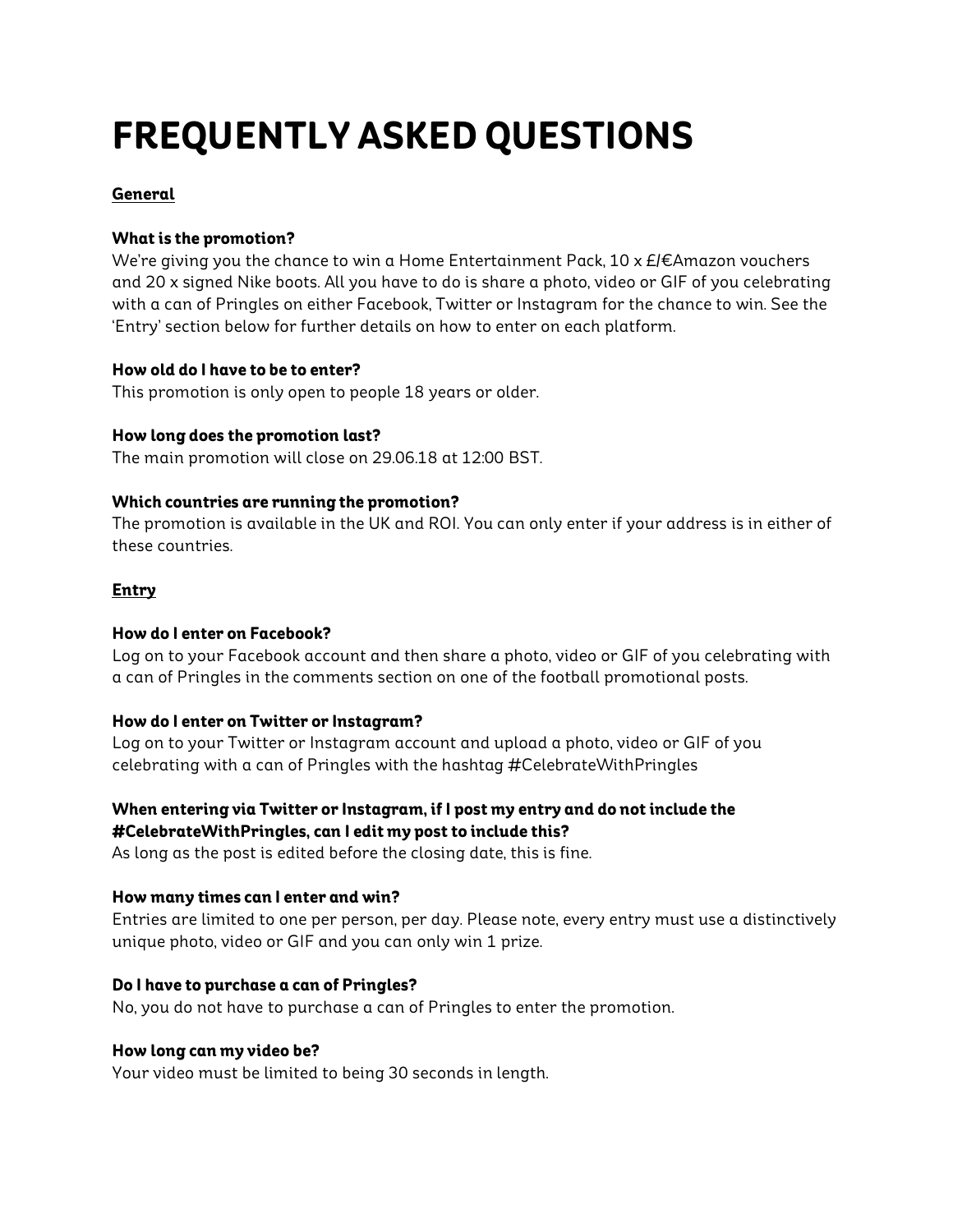## **How are winners selected for the Amazon vouchers and signed Nike boots?**

For the duration of the promotional period, an independent promotional verification service entity will conduct 1 prize draw per week from all valid entries received that week to select 2 winners for the Amazon Vouchers and 4 winners for the Signed Nike Boots. Each Prize Draw will take place within 3 working days of the end of each week.

## **How are winners selected for Home Entertainment Pack?**

At the end of the promotional period, all entries will be judged by an independent promotional verification service entity within 10 working days. All entries will be judges against the following criteria:

- a. Creativity
- b. Humour
- c. Football focused references

The top two entries, must confirm consent to use their entry photo, video or GIF for public vote within 12 hours of initial contact via Direct Message on Facebook, Twitter or Instagram otherwise their prize will be re-allocated.

The top entry (the entry with the highest number of votes) will be awarded the Home Entertainment Pack and the remaining 10 top entries will receive the digital Amazon vouchers.

## **How does the public vote work?**

The public can vote using either:

- A) Facebook reactions for the associated participant on the promotional Facebook post OR
- B) On Twitter using the promotional poll

This vote will be live for 7 days and will determine the winner of the Home Entertainment Pack.

The participant with the highest number of votes across both Facebook and Twitter will be awarded with the Home Entertainment Pack prize.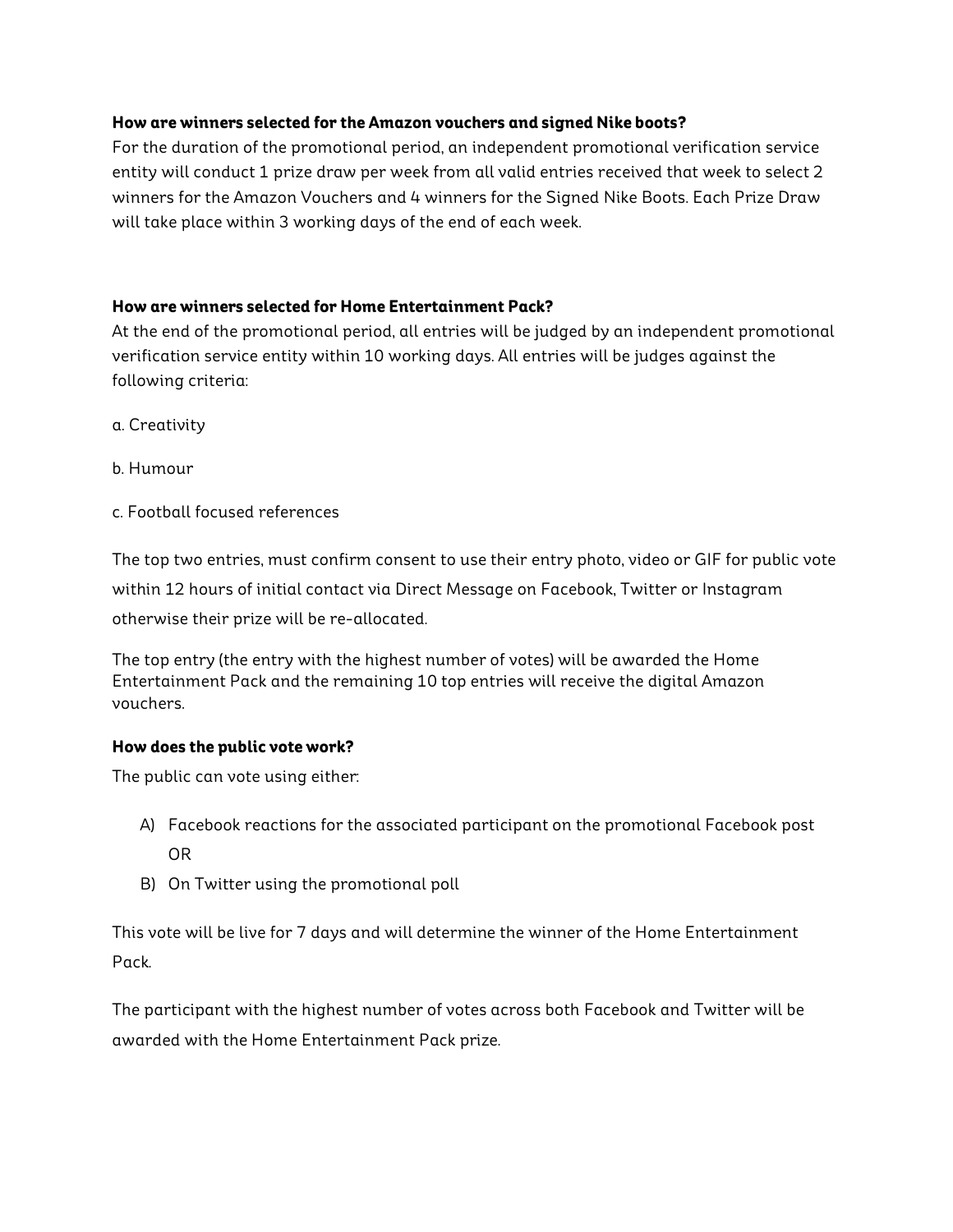# **The Prize**

## **What's the prize?**

There are 3 types of prizes up for grabs. These are the following:

- a. 1 x Home Entertainment Pack *Includes: 49-inch Smart 4K ultra-HD television, Blu-ray and DVD Player, Soundbar Speaker, Samsung Tablet and Sony Wireless Headphones.*
- b. 10 x Digital Amazon Vouchers *Digital Amazon voucher to spend on any items on Amazon.com to the value of £/€10.*
- *c.* 20 x Signed Nike Boots *Boots are designed for display purposes only. Therefore, sizes will be assigned at random.*

## **Winner Notification & Fulfilment**

## **How will I know if I'm a winner?**

## Home Entertainment Pack

Provisional winners will be notified via Direct Message on the platform through which they entered the promotion (i.e. Facebook, Twitter or Instagram) at the end of the promotional period. On Facebook, winners will also receive a message under their original entry. If you're a provisional winner, please ensure you respond to communications within 12 hours of initial contact – if you fail to do so, we will have to re-allocate the prize.

## Amazon Vouchers and Signed Nike Boots

Winners will be notified via Direct Message on the platform through which they entered the promotion (i.e. Facebook, Twitter or Instagram) at the end of the promotional period. On Facebook, winners will also receive a message under their original entry. If you're a winner, please ensure you respond to initial contact within 7 days of initial contact – if you fail to do so, we will have to re-allocate the prize.

*If you have entered on Twitter, please make sure you follow Pringles in order for us to Direct Message you.* 

## **What if I can't accept the prize?**

If you are unable to accept the prize, unfortunately there are no cash or alternative prizes available.